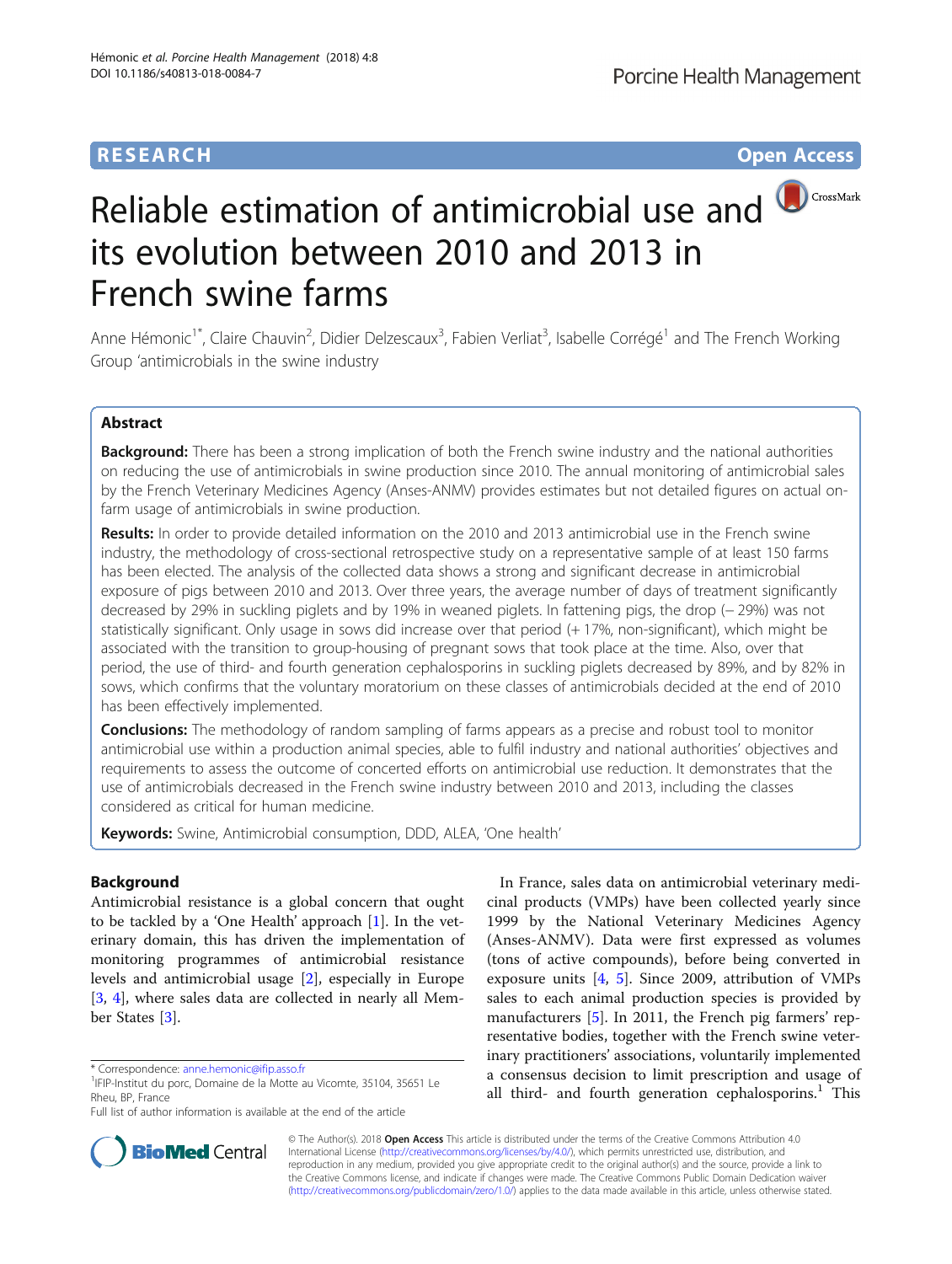voluntary decision reserved the prescription of such antimicrobials to emergency cases, where the health of the animals was otherwise compromised and no alternate solution was at hand. In the meantime, the French Interprofessional Pork Council (Inaporc) wished to measure the compliance level of this voluntary moratorium, to measure the actual quantities of antibiotics used in the French pig sector (to compare them with species-specific estimates from the official yearly consumption figures from Anses -ANMV) and to gain enough detailed information to analyze the treatment patterns by animal category and indication for treatment. These objectives had to be fulfilled by adopting a pragmatic approach (i.e. without engaging into an exhaustive continuous prescription recording system).

With the scientific support of both the French Food Safety Agency (Anses) and the French Institute for pig and pork industry (Ifip), the working group opted for implementing a cross-sectional retrospective survey method within a representative sample of farms, which would allow rigorous data collection and provide reliable and detailed consumption estimates.

The objectives of this study were to describe the implementation of these surveys, to detail the consumption data and analyse the evolution of antimicrobial usage over a three-year period (2010–2013).

#### Methods

The European Medicines Agency, within the framework of the European Surveillance of Veterinary Antimicrobial Consumption (ESVAC) project, recommended recently two methodologies for collecting data by animal species [[6\]](#page-9-0): the implementation of a full coverage system ("census model") or of studies in a representative sample of farms. The latter method allows to estimate national consumption by species, weight-group and production category. Therefore, this was the approach chosen in 2011 and 2014 by the French working group 'antimicrobials in the swine industry', through the selection of farm samples representative of the national production in 2010 and 2013, respectively.

#### Farm random sampling

Previous on-farm surveys had been performed in Brittany, where over 50% of the national swine production is concentrated  $[7]$  $[7]$ . From these data,<sup>2</sup> it was calculated that 127 randomly selected farms would provide a 15% precision level. In order for the samples to be representative of the French swine production, simple random sampling was then performed in the exhaustive national swine database of identification,  $BDPORC<sub>1</sub><sup>3</sup>$  of which were excluded boar studs, farms located in Corsica and in the French overseas territories. Of those were selected farms with more than 49 sows, and farms with less than 50 sows but with more than 99 places in postweaning and/or fattening units, to exclude backyard pigs owners from the sampling frame. The working group deliberately elected to maximise the size of the sample, and an objective of 150 farms was defined for each survey.

The representativeness of these samples was checked post hoc (Chi<sup>2</sup>) through confrontation of the farms characteristics (self reported production orientation, location in Brittany – the densest swine production area in France, membership to a production structure and number of sows) to those in the whole BDPORC database and to the national agricultural census.

## Farm inclusion process

In order to reach the pre-established target of 150 farms per studied year in 2010 and in 2013, 270 and 300 randomised farms were extracted from the national database, respectively.

For each sampled farm, an explanatory letter detailing the study's principles and objectives was mailed to the corresponding production structure and treating veterinarian (as recorded in the database). Then, these professionals presented the information to the farmers, who decided – or not – to participate. Participation was voluntary and was not object to any form of compensation.

#### Farm data collection

The process of data collection was segmented in three steps.

Upon reception of the farmers' acceptance, a questionnaire was mailed to them and/or a phone survey was performed, in order to collect the data needed for the calculation of the antimicrobials used on their farm the previous year. The collected data were:

- The technical and/or economical records<sup>4</sup> allowing to estimate the farm's animal population potentially exposed to antimicrobials: number of sows, number of sold/slaughtered piglets/pigs.
- The complete list of rights-holders that had dispensed veterinary drugs and/or medicated feed to the farm that year.

The latter designated structures were then contacted, and asked to send the detailed list of VMPs containing antimicrobials that had been sold to each voluntary farmer that year. The lists were required to mention the complete products' name, presentation including concentration, and quantities dispensed. For medicated feed, volume (tons), active substance(s) included in the feed and proportion (in ppm) were asked for.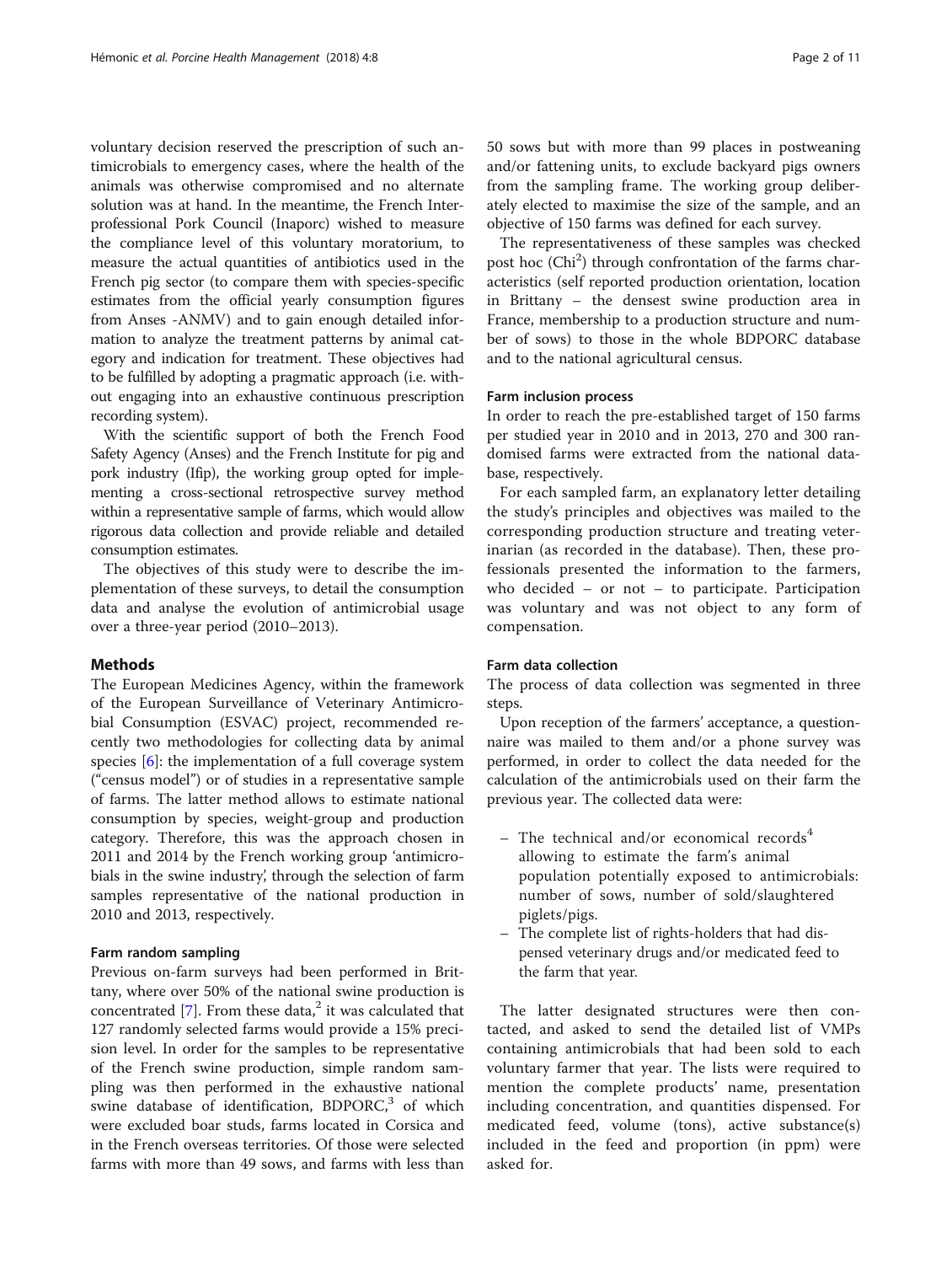- The treated production stage(s): sows (including boars/gilts), suckling piglets, weaned piglets or fattening pigs. When the same VMP was administered to several production stages, the number of commercial units was dispatched according to the farmer's declaration.
- The indication for the usage: the farmers were asked to mention the cause(s) of each treatment administered with the VMPs recorded (up to three indications per notified treatment were accepted). Each declared cause was later reclassified into one of the nine following indications: digestive, respiratory, locomotion, nervous, genito-urinary, cutaneous, udder/lactation disorders, or systemic condition. All types of treatments (i.e. individual as well as group treatments) were taken into account.

# Indicators for antimicrobial consumption

The amount of active substance used on a given farm was derived from the quantity of each VMP declared as dispensed to the farmer. Antimicrobial usage on that farm was secondarily expressed in different indicators, since no antimicrobial exposure unit was harmonised in Europe at the time [\[5](#page-9-0), [8](#page-9-0)]:

- The number of course dose per animal, either produced (piglets, weaners, fatteners) or present (sows) (nCD/ animal), was calculated by the equation:
- [1]{[(quantities of active substance in mg)/(dose in mg/ kg/d x duration in d x weight group in kg)]/number of animals}, where d is for days;
- The number of daily dose per produced or present animal (nDD/ animal) was calculated by the equation:
- [2]{[(quantities of active substance in mg)/(dose in mg/ kg/d x weight group in kg)]/number of animals}.

For these calculations, the dosage and duration values used were those set by the French veterinary medicines

agency [[9\]](#page-9-0). They have been defined for each VMP and take in consideration the highest dosage and duration values that are mentioned for swine in each VMP's summary of product's characteristics (SPC). The weight groups selected were 250 kg for a sow, 2 kg for a suckling piglet, 15 kg for a weaner and 50 kg for a fattener (live-weight).

The third selected indicator was the ALEA (Animal Level of Exposure to Antimicrobials), which is used by the national authorities to report on the yearly monitoring of antibiotic sales [\[8](#page-9-0)]. It is calculated as follows:

[3]{[(quantities of active substance in mg)/(dose in mg/  $kg/d$  x duration in d)]/biomass in kg}, where biomass is the sum of the number of sows times 300 kg, plus the number of slaughtered finishers times 105 kg, plus the number of culled sows times 350 kg.

The ALEA value was calculated for each sample of farms.

In addition, the frequencies of farms dispensed with given antimicrobial classes at given production stages were also retrieved from the collected data.

This multi-indicator approach allows to calculate usage levels at farm as well as at sample levels, for each production stage, for each administration route, for each antimicrobial class and indication of treatment.

### Data analysis

The disparity in antimicrobial usage between farms was explored with the Lorenz curve and captured through the proportion of high-consuming farms (proportion of farms that consume more than 50% of total nCD/animal in a given year per production stage).

The collected data were compared for each studied year (2010 and 2013) to those provided by the national monitoring programme [[9,](#page-9-0) [10\]](#page-9-0) overall and for each antimicrobial class, using the ALEA.

To detail the evolution of antimicrobial quantities used per production stage, antimicrobial class and indication, the number of daily doses per animal of both farms samples (2010 and 2013) were compared. Also, the proportions (frequencies) of farms using each antimicrobial class, or each treatment route, or concerned by each indication were compared with a  $Chi<sup>2</sup>$  test. Quantitative results expressed with non-normally distributed indicators (e.g. nDD/animal) were compared through a Kruskall-Wallis test.

A 5% threshold was selected for the designation of a statistically significant difference. The SAS software was used.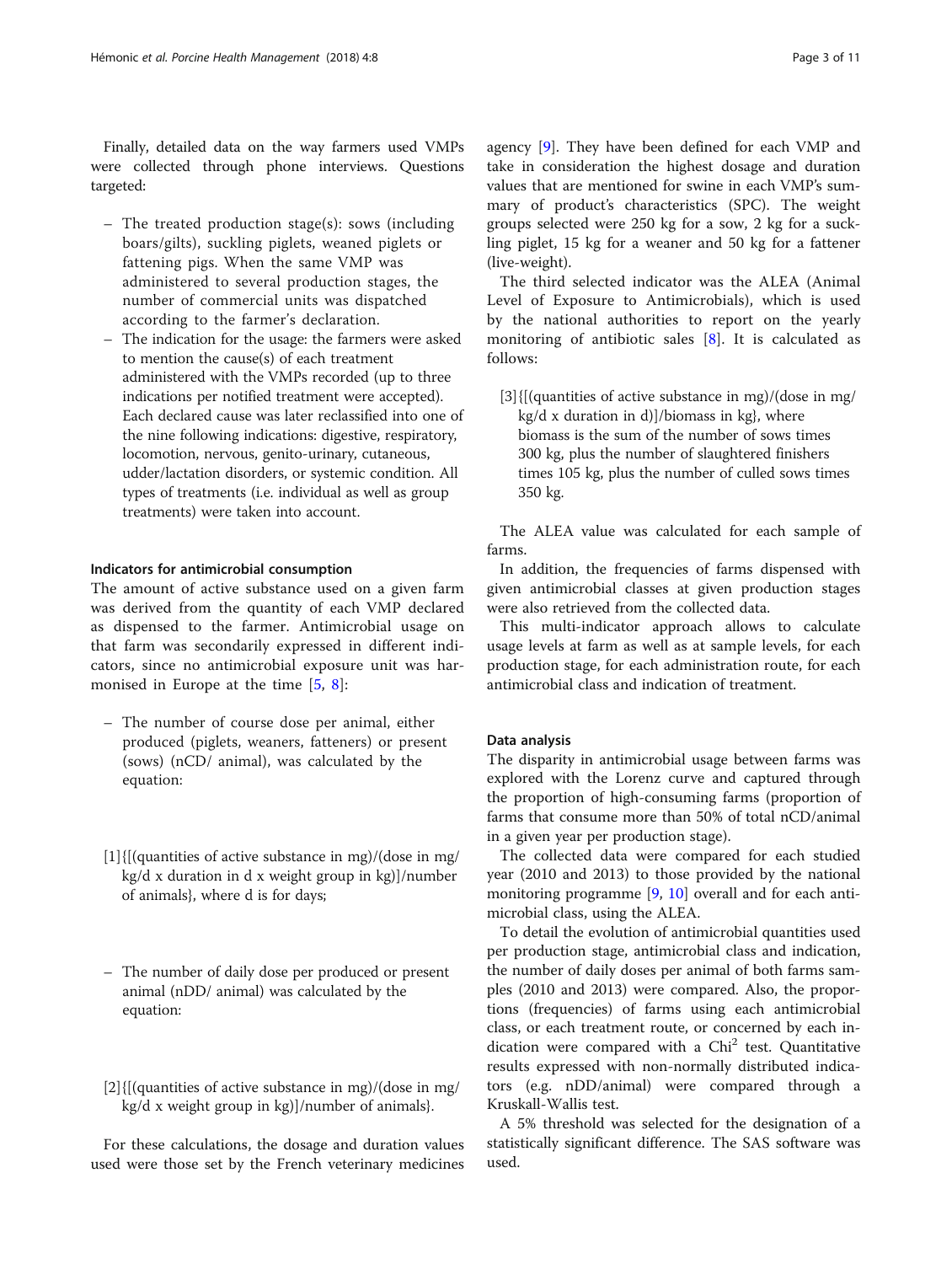## Results

# Constitution of the samples of farms

Both samples were within the predetermined target of 150 farms per studied year: 171 farms in 2010 and 157 in 2013 accepted to participate and provided nearcomplete data. In both cases, the participation rate was over 75%: 45 and 53 farmers declined to be included in the samples, respectively (other farms were excluded from the samples because they did not meet inclusion criteria: on-going depopulation or works on site and change in the production type with variation of the numbers of produced animals). Furthermore, nine of the farmers included in the 2013 sample declined to answer to the part of the phone survey detailing the causes of treatments (due to time constraints).

The representativeness of both samples, when assessed against the data of their respective national agricultural census, was confirmed (Table 1).

# Overall estimation of the swine exposure to antimicrobials

The 2010 national survey of antimicrobial sales reported an ALEA of 1.22 [[9](#page-9-0)] whereas the farm sample provided an ALEA of 0.88 for that same year. This difference is essentially explained by four antimicrobial classes: in the sample, antimicrobial exposure to tetracyclines, macrolides, sulphonamides and trimethoprim is respectively 36%, 37%, 48% and 47% lower than in the pre-mentioned national sales monitoring report.

The 2013 farm sample provides an ALEA of 0.82. For that same year, the national report on antimicrobial sales calculates an ALEA of 0.96 [\[5](#page-9-0)]. Most of this difference is explained by one antimicrobial family: in the sample, exposure to tetracyclines is found 26% lower than in the national sales monitoring report.

The difference between the exposure values obtained by the two methods was not statistically significant ( $p > 0.05$ ) and tended to decrease (28% higher in the 2010 national monitoring data, and 16% higher in 2013).

The comparison of exposure levels three years apart shows a significant reduction in antimicrobial usage ( $p <$ 0.001) either through the national monitoring programme (− 21%) or the sample surveys (− 7%).

# Relative importance of the production stages in antimicrobial usage

Sow treatments weighed 1% of the total treatments recorded (nCD/animal) in both samples (i.e. 2010 and 2013). Suckling piglets accounted for 30% of the amount of nCD/animal in 2010 and 24% 3 years later. Weaned piglets accounted for 59% (in 2010) and 64% (in 2013) of the amount of nCD/animal, making the post-weaning stage the object of the majority of treatment. Finishers represented 9 and 11% of the amount of nCD/animal in 2010 and 2013, respectively.

### Evolution of usage in sows

Antimicrobial usage in sows was found to increase between 2010 and 2013 (+17% of nDD/animal,  $p > 0.05$ ). There was however a statistically significant decrease in the usage of cephalosporins over the same period (− 80%,  $p < 0.05$ ) (Table [2](#page-5-0)). There was a reduction of the proportion of high-consuming sow-farms (from 20% to 13%), which did not reach statistical significance.

## Evolution of usage in suckling piglets

Parenteral antimicrobial usage in suckling piglets was significantly reduced (− 29% of nDD/animal) between [2](#page-5-0)010 and 2013 ( $p = 0.05$ ) (Table 2). The most drastic decrease was observed for cephalosporins (− 89%). This reduction reflects the scarcity of this usage: 4% of the farms used cephalosporins in 2013, versus 18% in 2010.

| <b>Table 1</b> Characteristics of the farms samples studied in 2010 and 2013, and comparison to the national data |  |  |  |
|-------------------------------------------------------------------------------------------------------------------|--|--|--|
|-------------------------------------------------------------------------------------------------------------------|--|--|--|

|                                                  |                                                   | 2010               |             | 2013               |             |
|--------------------------------------------------|---------------------------------------------------|--------------------|-------------|--------------------|-------------|
|                                                  |                                                   | national reference | farm sample | national reference | farm sample |
| Farms located in Brittany <sup>a</sup>           |                                                   | 51%                | 46%         | 49%                | 45%         |
| Member of a production organisation <sup>a</sup> |                                                   | 83%                | 84%         | 85%                | 89%         |
| Production orientation                           | Farrowing or farrow-to-weaning                    | 7%                 | 6%          | 5%                 | 5%          |
|                                                  | Farrow-to-finish                                  | 46%                | 47%         | 45%                | 45%         |
|                                                  | Post-weaners, post-weaners to finish or finishers | 47%                | 47%         | 50%                | 50%         |
| Number of sows                                   | 5 to 49                                           | Not available      |             | 9%                 | 9%          |
|                                                  | 50 to 99                                          |                    |             | 10%                | 10%         |
|                                                  | 100 to 199                                        |                    |             | 42%                | 42%         |
|                                                  | 200 and more                                      |                    |             | 39%                | 39%         |

<sup>a</sup>National reference data from the national database BDPORC, extracted for years 2010 and 2013. Other national reference data are from the department of statistics of the French Ministry of Agriculture. There was no statistical significant difference, within each year, between the sample's criteria and those of the national reference (Chi-2 test)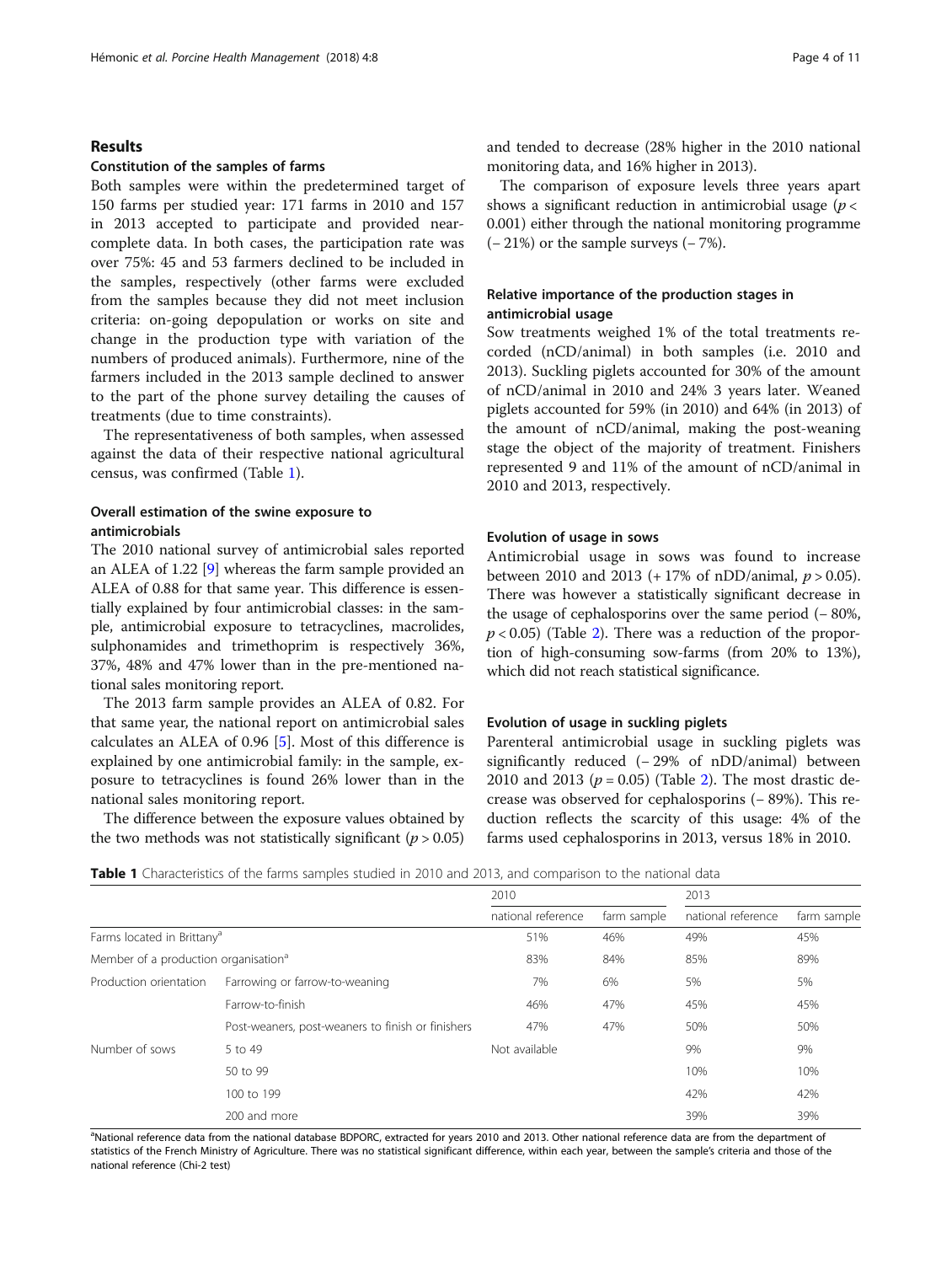# Evolution of usage in weaned piglets

Antimicrobial usage in weaned pigs decreased between 2010 and 2013 (− 19% of nDD/animal), a highly significant result ( $p = 0.006$ ). The usage of medicated feed (directly reflected by premix) was reduced by 25%, whereas there was no significant evolution for oral powders and solutions (+ 8% of nDD/animal) and injectable forms (− 4% of nDD/animal). The consumption of four antimicrobial classes was significantly reduced  $(p < 0.05)$ : lincosamides (− 51%), tetracyclines (− 32%), polymyxins (− 22%) and macrolides (− 19%).

As the Lorenz curves show (Fig. [1,](#page-6-0) Table [2\)](#page-5-0), 50% of the treatment courses were performed by 25% of farms in 2010 and 18% in 2013, this reduction of the proportion of high-consuming farms was also observed for other production stages (Table [2\)](#page-5-0).

### Evolution of usage in fatteners

Antimicrobial usage in fatteners decreased between 2010 and 2013 (− 29% of nDD/animal), without reaching statistical significance ( $p = 0.09$ ). Again, the use of medicated feed has been significantly reduced for both indicators: nDD/animal  $(-64\%, p < 0.05)$  and proportion of farms using this mode of treatment (from 29 to 16% of the farms in the respective samples). There is a strong, although non-significant, increase in the usage of oral powders and solutions (+ 54% of nDD/animal).

Although four out of five antimicrobial classes displayed a numerical reduced usage, this reached statistical significance in a single family (i.e. penicillins, − 14%).

## Evolution of indications for treatment

There was a significant increase in the proportion of farms where sows were treated for locomotor disorders (Table [2](#page-5-0)) between 2010 and 2013. This indication remained however limited (3% of the 2013 nDD/animal), as compared to the dominant indication for antimicrobial treatment (urogenital disorders, 65%). The motivations for treatment were not significantly affected either, except for the locomotor disorders (+ 150% of nDD/animal between 2013 and 2010,  $p < 0.05$ ).

In suckling piglets, the frequency of the dominant indications (respiratory and locomotor disorders) decreased (− 22% and - 17%, respectively of nDD/animal), without reaching statistical significance. However, the proportion of farms where such treatments took place remained stable (respectively 64% and 58% in 2013). Regarding post-weaning, a significant drop occurred in the proportion of uses for digestive disorders (− 29% of nDD/animal) that are the dominant indication (62% of the amounts used in 2013). The proportion of farms where these treatments were performed did not significantly change (88% of concerned farms in 2013). Conversely, even though the proportion of uses for locomotor diseases decreased (− 78% of nDD/animal), the proportion of treated farms increased significantly (from 29 to 51%). In finishers, the two dominant indications for treatment (digestive and respiratory disorders) did not present significant changes between 2010 and 2013.

# **Discussion**

## Representative sample of farms methodology

The strong positive response rate of the farmers to the request for participating in the samples, observed both in 2010 and 2013 (> 75%), while no counterpart was offered in our protocol, reflects a lasting strong motivation of farmers in supporting the study and tackling the issue of veterinary antimicrobial consumption. This also indirectly reflects the strong empowerment by the production organisations and the swine veterinarians in France on this subject. This is further substantiated by the initiative from swine industry representatives (both farmers and veterinarians) of a voluntary moratorium on 3rd and 4th generation cephalosporins in swine production. Announced in November 2010, this moratorium entered into effect by spring 2011, and was subject to wide national media coverage. On the other hand, the French ministry of Agriculture launched in June 2012 a plan to reduce by 25% veterinary antimicrobial consumption within 5 years, EcoAntibio  $2017$ <sup>5</sup> and this might also have positively influenced the enrolment of farmers in the 2013 sample.

All the quantitative 2010 and 2013 data were harvested from reliable and comprehensive sources: acquired antimicrobial quantities were provided by the dispensing structure for each farm, from the list of providers that had been issued by each farmer, and yearly swine production was extracted from the farmers' accounts.

The representativeness of each sample with the national swine herd population was verified against data from the two most recent agricultural censuses (2010 and 2013). Both samples being found representative, this provides robustness to the data on antimicrobial usage collected in both these instances. This allowed comparing the results obtained in each of the samples (evolution), and also with the national sales data, monitored by the French authorities.

## Total usage evolution between 2010 and 2013

In both years studied, the ALEA calculation of total usage of antimicrobials in the samples was found different from that estimated by the French authorities. This disparity is reduced for the 2013 data (15.6% difference) as compared to 2010 (27.6% difference). It is striking that in both years, the calculation indicates a lower swine exposure to antimicrobials than the national estimates do. In the case of the sales monitoring, the attribution to the swine species is indicated by the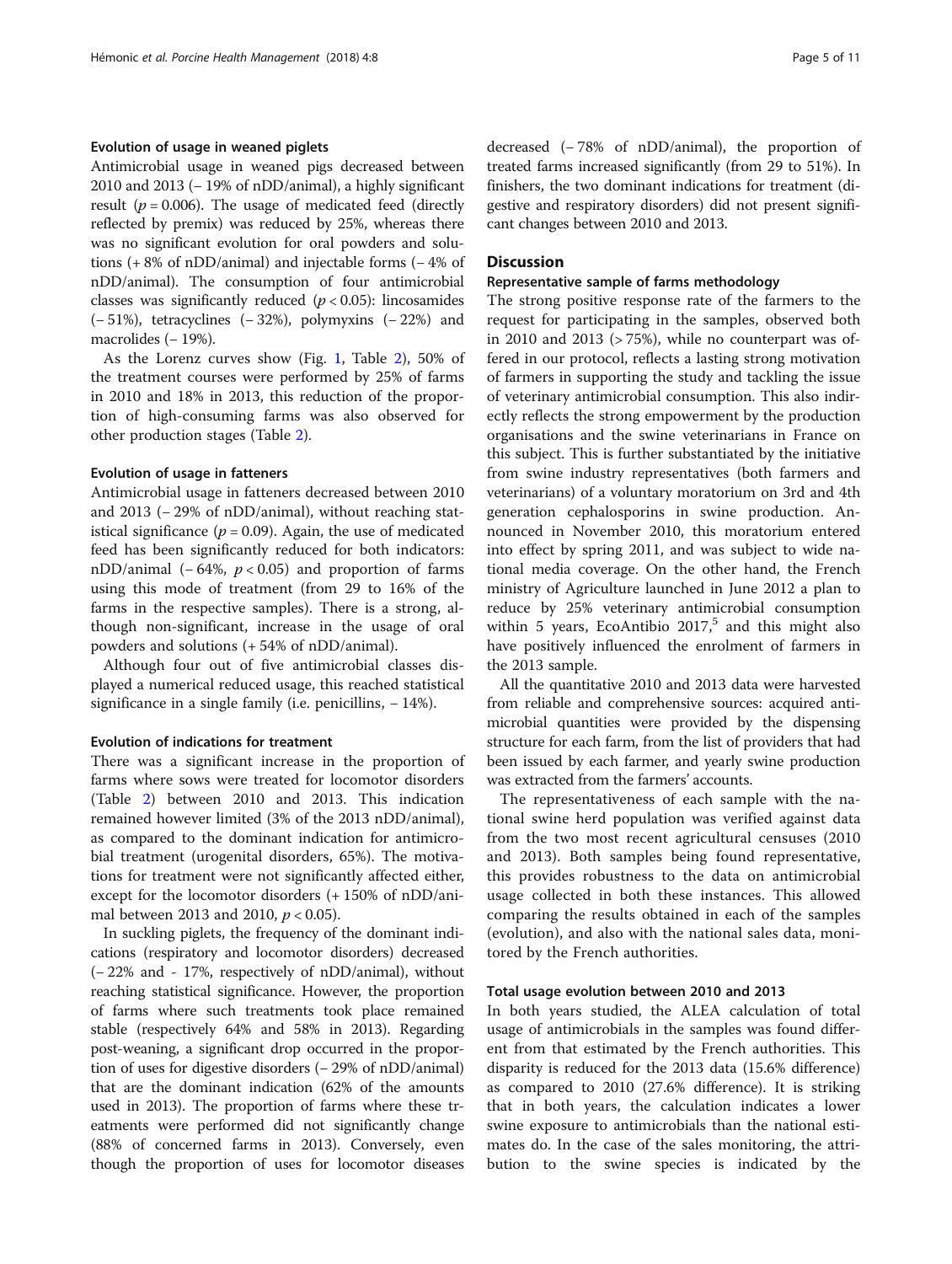| l<br>١                   |  |
|--------------------------|--|
| ׇ֖֘֝֬֕                   |  |
|                          |  |
|                          |  |
| Į                        |  |
|                          |  |
|                          |  |
|                          |  |
|                          |  |
|                          |  |
| ١                        |  |
| ֚֓                       |  |
| i                        |  |
|                          |  |
| ļ                        |  |
| l                        |  |
| i<br>İ                   |  |
|                          |  |
| Ï                        |  |
| $\overline{\phantom{a}}$ |  |
| i                        |  |
| į                        |  |
|                          |  |
| i                        |  |
|                          |  |
| ł                        |  |
|                          |  |
| i                        |  |
|                          |  |
| ì<br>ĵ                   |  |
|                          |  |
|                          |  |
| I                        |  |
|                          |  |
|                          |  |
|                          |  |
| ١                        |  |
|                          |  |
| J                        |  |
| į                        |  |
| $\mathfrak{c}$           |  |
| ï                        |  |
| j                        |  |
| $\ddot{\phantom{a}}$     |  |
|                          |  |
|                          |  |
| I                        |  |
| I<br>i<br>I              |  |
|                          |  |
| i                        |  |
|                          |  |
| l                        |  |
| $\overline{ }$           |  |
|                          |  |
| ١<br>١                   |  |
| I                        |  |
| r<br>ı                   |  |
| able                     |  |
|                          |  |
| l                        |  |
|                          |  |

<span id="page-5-0"></span>

|                                                                                                                                                                                |                            | Antibiotic usage in sows          |                                         |          |                                | Antibiotic usage in suckling piglets                               |                                         |               |                       | Antibiotic usage in weaned piglets |                                         |                |                      | Antibiotic usage in fattening pigs |                                         |                  |
|--------------------------------------------------------------------------------------------------------------------------------------------------------------------------------|----------------------------|-----------------------------------|-----------------------------------------|----------|--------------------------------|--------------------------------------------------------------------|-----------------------------------------|---------------|-----------------------|------------------------------------|-----------------------------------------|----------------|----------------------|------------------------------------|-----------------------------------------|------------------|
|                                                                                                                                                                                | nDD/<br>an.,<br>2013<br>S, | Evolution<br>an. 2010-<br>of nDD/ | % of using<br>farms in 2010<br>and 2013 |          | $\overline{5}$<br>ān.,<br>$\%$ | an., 2010-<br>Evolution<br>of nDD/                                 | % of using<br>farms in 2010<br>and 2013 |               | nDD/<br>ān.,<br>$\gg$ | an., 2010-<br>Evolution<br>of nDD/ | % of using<br>farms in 2010<br>and 2013 |                | nDD/<br>ān.,<br>$\%$ | an., 2010-<br>Evolution<br>of nDD/ | % of using<br>farms in 2010<br>and 2013 |                  |
|                                                                                                                                                                                |                            | 2013                              | 2010                                    | m<br>201 | 2013                           | 2013                                                               | 2010                                    | $\sim$<br>201 | 2013                  | 2013                               | 2010                                    | $\sim$<br>201  | 2013                 | 2013                               | 2010                                    | $\sim$<br>201    |
| Sample size <sup>®</sup> (farm number) in 2010 and 2013                                                                                                                        |                            | 5<br>$\mid \mid$<br>2010          | Ш<br>$\sim$<br>201<br>$\mathbf{I}$      | 56       |                                | 5<br>$\mathbb{I}$<br>2010                                          | $\mid \mid$<br>2013<br>$\mathbf{I}$     | 29            |                       | 122<br>$\lvert \rvert$<br>2010     | $\mid \mid$<br>2013                     | $\circ$<br>Ξ   |                      | 160<br>$\lvert \rvert$<br>2010     | $\mid \mid$<br>2013                     | $\frac{46}{5}$   |
| Classes of antimicrobials                                                                                                                                                      |                            |                                   |                                         |          |                                |                                                                    |                                         |               |                       |                                    |                                         |                |                      |                                    |                                         |                  |
| Aminosides                                                                                                                                                                     | 2%                         | 0%                                | 36%                                     | 38%      | 7%                             | -39%                                                               | 27%                                     | 29%           | 6%                    | $-23%$                             | 44%                                     | 47%            | 4%                   | 40%                                | 25%                                     | 21%              |
| Cephalosporins (3-4Gs)                                                                                                                                                         | 0%                         | $-80%$                            | 11%                                     | 1%       | 1%                             | $-89%$                                                             | 18%                                     | 4%            | 0%                    |                                    | 2%                                      | 2%             | 0%                   |                                    | 4%                                      | 2%               |
| Fluoroquinolones                                                                                                                                                               | 4%                         | $-34%$                            | 53%                                     | 57%      | 8%                             | $-36%$                                                             | 44%                                     | 41%           | 0%                    | 60%                                | 32%                                     | 23%            | 1%                   | $-25%$                             | 24%                                     | 19%              |
| Lincosamides                                                                                                                                                                   | 0%                         | $-25%$                            | 8%                                      | 9%       | 3%                             | $-63%$                                                             | 5%                                      | 4%            | 3%                    | $-51%$                             | 32%                                     | 21%            | 10%                  | 264%                               | 17%                                     | 13%              |
| Macrolides                                                                                                                                                                     | 8%                         | 9%                                | 57%                                     | 56%      | 3%                             | $-37%$                                                             | 8%                                      | 13%           | 12%                   | $-19%$                             | 49%                                     | 35%            | 19%                  | $-54%$                             | 41%                                     | 37%              |
| Polymyxins                                                                                                                                                                     | 1%                         | $-80%$                            | 35%                                     | 30%      | 33%                            | $-11%$                                                             | 42%                                     | 42%           | 39%                   | $-22%$                             | 89%                                     | 80%            | 6%                   | $-77%$                             | 21%                                     | 15%              |
| Penicillins                                                                                                                                                                    | 8%                         | $-27%$                            | 81%                                     | 82%      | 38%                            | $-21%$                                                             | 64%                                     | 65%           | 6%                    | $-8%$                              | 66%                                     | 60%            | 5%                   | $-14%$                             | 61%                                     | 49%              |
| TMP-sulphonamides                                                                                                                                                              | 22%                        | 39%                               | 20%                                     | 18%      | 2%                             | $-72%$                                                             | 4%                                      | 4%            | 22%                   | 59%                                | 27%                                     | 24%            | 15%                  | $-30%$                             | 14%                                     | 12%              |
| Tetracyclines                                                                                                                                                                  | 52%                        | 62%                               | 34%                                     | 44%      | 2%                             | 40%                                                                | 2%                                      | 4%            | 12%                   | $-32%$                             | 52%                                     | 41%            | 38%                  | 6%                                 | 44%                                     | 38%              |
| Sample size <sup>b</sup>                                                                                                                                                       |                            | 5<br>$\mid \mid$<br>2010          | $\lvert \rvert$<br>2013                 | 29       |                                | 5<br>$\label{eq:1} \prod_{i=1}^n \mathbb{E}[\mathbf{1}_i]$<br>2010 | $\lvert \rvert$<br>2013<br>$\mathbf{I}$ | 79            |                       | $2010 = 122$                       | $\lvert \rvert$<br>2013<br>$\mathbf{1}$ | $\frac{6}{11}$ |                      | 160<br>$2010 =$                    | $\lvert \rvert$<br>2013                 | 146              |
| Pharmaceutical presentations                                                                                                                                                   |                            |                                   |                                         |          |                                |                                                                    |                                         |               |                       |                                    |                                         |                |                      |                                    |                                         |                  |
| Injectable forms                                                                                                                                                               | 14%                        | 2%                                | 93%                                     | 92%      | 64%                            | $-29%$                                                             | 82%                                     | 78%           | 10 <sub>6</sub>       | $-4%$                              | 68%                                     | 67%            | 4%                   | 8%                                 | 69%                                     | 62%              |
| Oral powders, liquids and pastesb                                                                                                                                              | 61%                        | 95%                               | 40%                                     | 39%      | 17%                            | 473%                                                               | 14%                                     | 24%           | 26%                   | 8%                                 | 64%                                     | 66%            | 60%                  | 54%                                | 43%                                     | 45%              |
| Medicated feed premixes                                                                                                                                                        | 24%                        | $-36%$                            | 24%                                     | 18%      | 19%                            | $-59%$                                                             | 14%                                     | 6%            | 74%                   | $-25%$                             | 84%                                     | 73%            | 36%                  | $-64%$                             | 29%                                     | 16%              |
| Sample size <sup>a</sup>                                                                                                                                                       |                            | 90<br>Ш<br>2010                   | $\, \parallel$<br>2013                  | 74       |                                | 8<br>$\mid \mid$<br>2010                                           | $\mathbb{I}$<br>2013                    | 79            |                       | 121<br>$2010 =$                    | $\, \parallel$<br>2013<br>$\mathbf{I}$  | 107            |                      | 157<br>$2010 =$                    | $\, \parallel$<br>2013                  | $\overline{141}$ |
| Indications for treatment                                                                                                                                                      |                            |                                   |                                         |          |                                |                                                                    |                                         |               |                       |                                    |                                         |                |                      |                                    |                                         |                  |
| Digestive                                                                                                                                                                      | 7%                         | 29%                               | 30%                                     | 34%      | 56%                            | $-22%$                                                             | 67%                                     | 64%           | 62%                   | $-29%$                             | 89%                                     | 88%            | 30%                  | $-45%$                             | 36%                                     | 35%              |
| Locomotor                                                                                                                                                                      | 3%                         | 150%                              | 29%                                     | 64%      | 37%                            | $-17%$                                                             | 56%                                     | 58%           | 1%                    | $-78%$                             | 28%                                     | 51%            | 1%                   | 33%                                | 35%                                     | 45%              |
| Respiratory                                                                                                                                                                    | 11%                        | 79%                               | 22%                                     | 28%      | 5%                             | 157%                                                               | 6%                                      | 9%            | 19%                   | $-6%$                              | 47%                                     | 50%            | 60%                  | $-7%$                              | 63%                                     | 56%              |
| Systemic                                                                                                                                                                       | 12%                        | 69%                               | 50%                                     | 58%      | 10 <sub>0</sub>                | $-96%$                                                             | 14%                                     | 14%           | 12%                   | 8%                                 | 36%                                     | 44%            | 7%                   | $-32%$                             | 19%                                     | 24%              |
| Genito-urinary                                                                                                                                                                 | 65%                        | 17%                               | 70%                                     | 70%      | $\sum_{i=1}^{n}$               | $\lessapprox$                                                      | $\lessapprox$                           | $\lessgtr$    | $\lessapprox$         | $\stackrel{\triangle}{\geq}$       | $\lessapprox$                           | $\lessapprox$  | $\frac{1}{2}$        | $\lessgtr$                         | $\lessgtr$                              | $\lessgtr$       |
| Proportion of farms representing 50% of total usage                                                                                                                            |                            | $2010 = 20% - 2013$               | $\ensuremath{\mathsf{II}}$              | 3%       |                                | 9%<br>$\overline{\phantom{0}}$<br>$2010 =$                         | Ш<br>2013                               | 14%           |                       | 25%<br>$2010 =$                    | Ш<br>2013                               | 18%            |                      | 12%<br>$2010 =$                    | Ш<br>$-2013$                            | 8%               |
| <sup>9</sup> Sample size varies between weigh group, depending of the activity of the farms<br>Ponly suckling piglets did receive oral paste formulations<br>WA Not applicable |                            |                                   |                                         |          |                                |                                                                    |                                         |               |                       |                                    |                                         |                |                      |                                    |                                         |                  |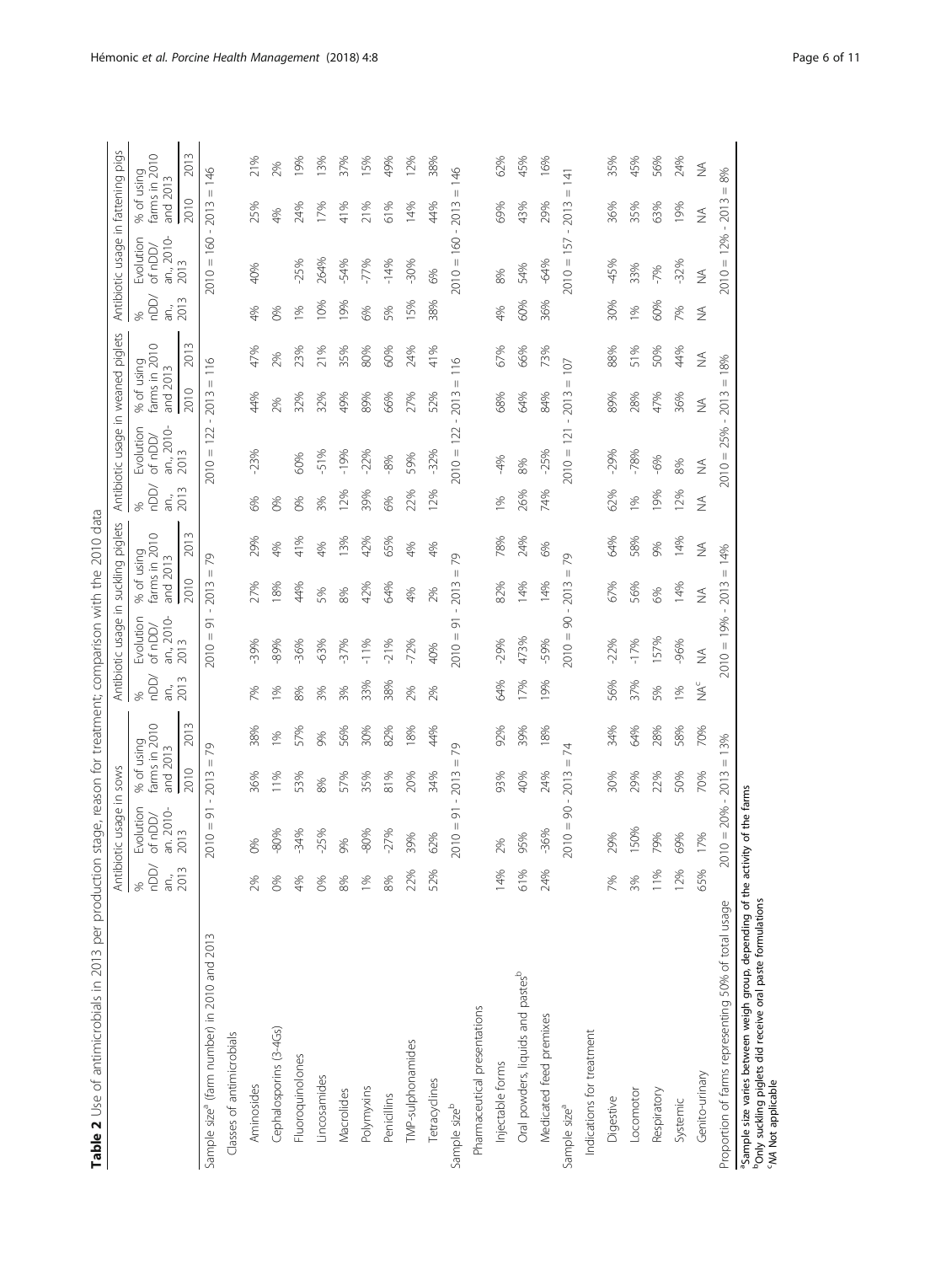<span id="page-6-0"></span>

manufacturers, while the sample of farms methodology collects on-farm usage data. As such, the outcome of the latter is most probably closer to the actual antimicrobial swine exposure level at national level.

In fact, the single important difference between the samples' and authorities' ALEA values is for tetracyclines suggesting that the sales of this antimicrobial class to the swine industry are overestimated by the pharmaceutical industry in their notification to the French Veterinary Medicines Agency, possibly because most corresponding VMPs are registered for a multi-species usage.

In any case, both sources concur in confirming a highly significant drop in antimicrobial consumption in the French swine industry over the three years considered. This is consistent with the recent comparison of three methods for stratifying antimicrobial sales data per animal species in Switzerland (equal distribution, biomass distribution and longitudinal study extrapolation), in reference to a detailed recording system of prescriptions [[11\]](#page-9-0), where all methods found comparable trends, with marginal differences regarding the swine species. Furthermore, a cross-sectional study, based on voluntary participation of swine veterinarians and farmers, was successfully performed in Germany for the year 2011, providing results in line with national antimicrobial sales data [\[12\]](#page-9-0).

However, the 7% reduction in the value of the ALEA observed thanks to the sample methodology between 2010 and 2013 does not accurately reflect the extent of the changes in antimicrobial usage in suckling piglets, weaned pigs and finishing pigs, the dominant stages as far as antimicrobial consumption is concerned. It may largely be explained by the sensitivity of this indicator to the treatments ascribed to sows, since it processes a percentage of treated liveweight: a 300-kg sow will have a onehundred-fold more important impact on the ALEA than the treatment of a 3-kg pig would. Since the 2013 sample recorded a (non-significant) increase in sows' treatments, the drop in total exposure was – arithmetically – limited through this methodology. These considerations on the reduction of usage of antimicrobial VMPs in France are indirectly substantiated by the recently published study of the evolution of animal health expenses in swine farms [[13](#page-9-0)]. After having plateaued between 2006 and 2011, treatment products expenditures (in  $\epsilon$ ) dropped by 18% within two years (− 20% for in-feed supplementations and − 15%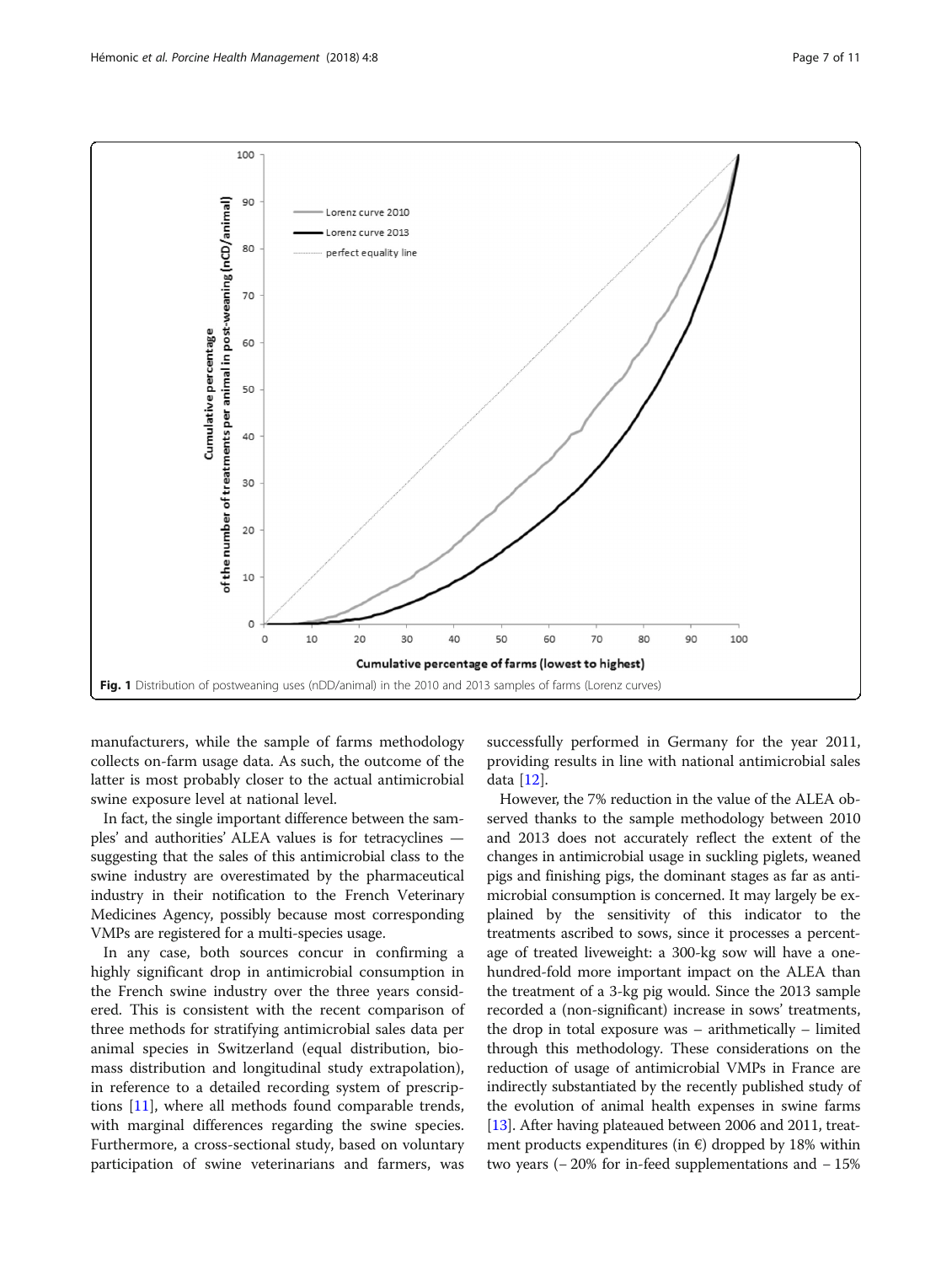for parenteral products) while vaccine expenses increased by 10%. Although that study extends from 2002 to 2012 in farrow-to-finish French farms and that expenses are not explicitly related to amount used, it evidences that significant changes occurred between 2010 and 2012. In Denmark, an increase of vaccine usage has also been observed concurrently with a decrease in antimicrobial consumption that followed the announcement and introduction of the Yellow Card intervention [\[14\]](#page-9-0), even though the use of vaccines does not explain per se a drop in anti-biotic usage [[15](#page-9-0)].

The decrease in total antimicrobial consumption in France reflects the positive attitude of swine farmers and practitioners toward reducing antimicrobial usage. It is temporally associated with wide and extensive national media coverage of the French Ministry of Agriculture's announcements on the national plan on reduction of veterinary antimicrobial usage; such a temporal association has also been observed in Denmark [\[13](#page-9-0)] and the Netherlands [[16](#page-10-0)].

For the moment, this reduction has mostly been achieved through a partial shift in the treatment mode, with a strong and highly significant reduction of in-feed supplementation for weaners (−25% of nDD/animal between 2013 and 2010) and a lower – non-significant – increase of drinking-water soluble products used postweaning (+ 8% nDD/animal).

The units in which national reports on antimicrobial consumption are presenting yearly results have also long been left un-harmonised, hampering international comparisons [[5](#page-9-0), [17](#page-10-0)–[20\]](#page-10-0). The recent proposal of harmonised DDDvet and DCDvet units in Europe [[8](#page-9-0)] will resolve this issue for the calculation of the numerator of the concerned indicators. However, it can be observed that in Germany in 2011 [\[11](#page-9-0)] tetracyclines were quantitatively the most commonly used antimicrobials on swine farms, while in France they ranked second in 2013. In another cross-sectional study in four European member states, where data collection took place in 2012–2013, aminopenicillins were found to be the antimicrobial class the most commonly used in all countries [\[21](#page-10-0)]. However, indicators differ and the numbers of sampled farms were more limited than in the present French and the recent German [\[11](#page-9-0)] studies.

#### Usage in sows

This study evidenced a trend of increasing antimicrobial usage in sows (+ 17% of nDD/animal) over the 3-year period. Although not of absolute evidence, the impact of transition to sow group-housing (Council Directive 2008/120/EC) seems to have been the main driver of this evolution. It is well known that the French swine industry was behind schedule to implement this European regulation, as were 5 other Member States [\[22](#page-10-0)]. This has

resulted in extensive and widespread building works in farm facilities over 2012–2013, which might have disturbed farms' management and routine – and stressed the animals. The observed increase in most treatment motivations is in favour of such a temporary unbalance of the farms' global sanitary situation around 2013. Additionally, a cross-sectional study involving 108 farms in western France identified group-housing in large groups of sows as a significant risk factor associated with leg problems [[23](#page-10-0)]. Also, in German study, where transition to group-housed sow breeding had been performed with more anticipation, the main indication for treatment in sows was found to be respiratory diseases; not leg disorders [\[11\]](#page-9-0).

Taken together, these elements may explain the significant increase in treatments for locomotor disorders observed in 2013 in sows (+ 150%) on a wide array of farms (+ 35%).

Also, an increase in the incidence of clinical leptospirosis has been described in association with loose-housing of sows in Denmark [[24](#page-10-0)]. This was reported as having resulted in a wide usage of leptospirosis vaccination in sow herds. In France, no commercial vaccine was available for prevention of leptospirosis in sows at the time of the study, but the 17% increase observed in 2013 for genitourinary disorders and the parallel increase in the usage of tetracyclines in sows might at least partly reflect an increase in leptospirosis control strategies.

After this adaptation phase, follow-up studies should allow to evaluate whether antimicrobial consumption of sows remains at the 2013 level, or whether it follows the decreasing trend observed in the other production stages. A 2016 sample of farms has recently been constituted and is being subject to interviews at the time of submission of the present manuscript, in accordance with the herein detailed protocol.

#### Usage in suckling piglets

Antimicrobial usage has been significantly reduced between 2010 and 2013, the strongest drop being for cephalosporins. None of the treatment indications frequency increased over that period, which might suggest that the change in antimicrobial usage was accompanied by changes either in piglet management/care or in sow preparation, or both.

The bottom-up approach chosen for the present study allows to discriminate exposure levels in sows and suckling piglets, which is not performed in other national monitoring programmes such as Denmark [\[25](#page-10-0)] or the Netherlands [[26](#page-10-0)] hampering comparison of results.

Finally, one of the main objectives fixed by Inaporc at the start of the study was reached: the voluntary ban on 3rd and 4th generation cephalosporins that started in spring 2011 was widely implemented on French farm, in a measurable way.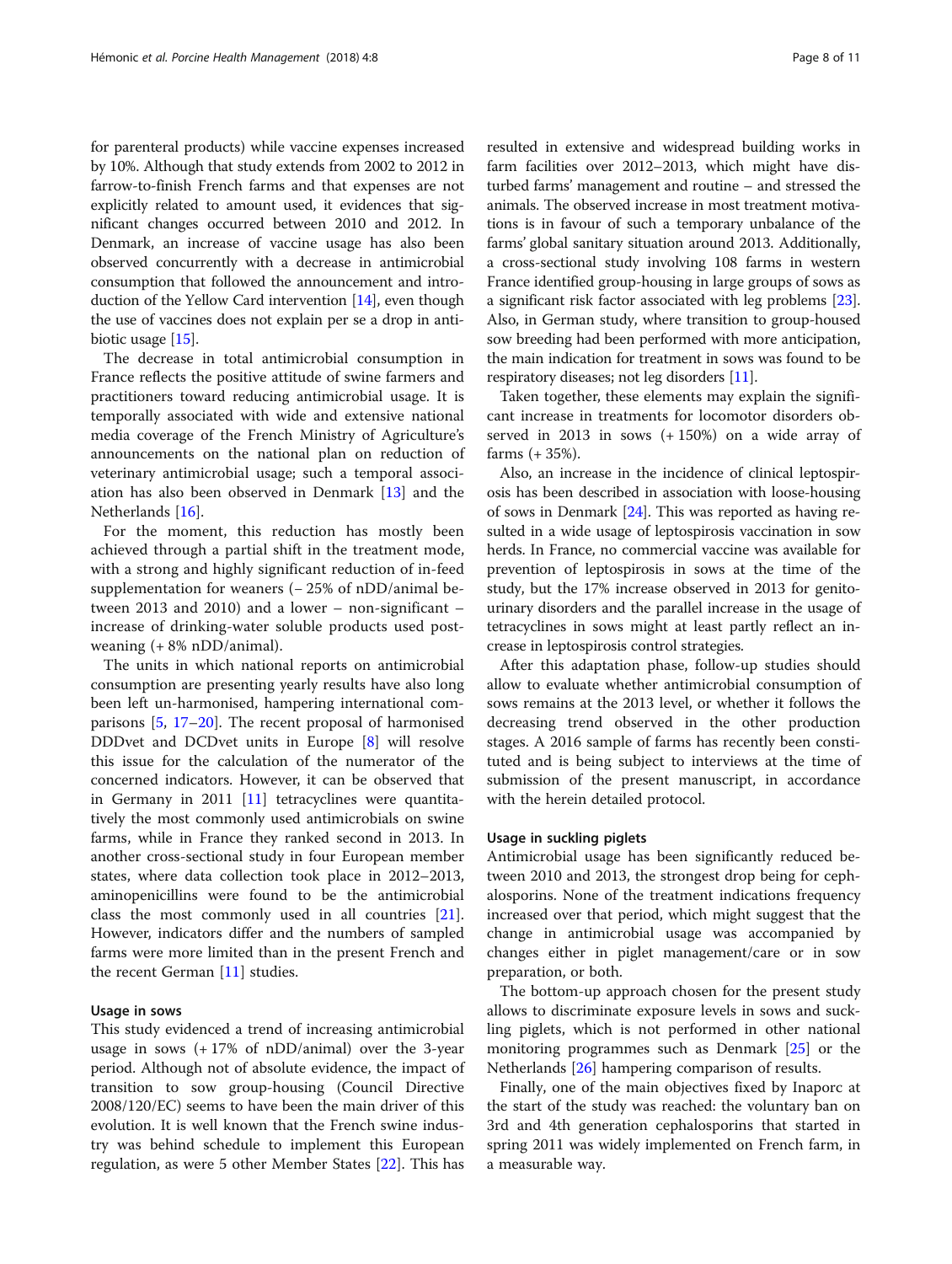# Usage in weaned pigs

Postweaning remains the most antimicrobial-exposed production stage, as in other European countries, what-ever the methodology used for monitoring [\[11](#page-9-0), [20](#page-10-0), [26](#page-10-0)]. Between 2010 and 2013, this production stage benefited from the decreased use of in-feed antimicrobial supplementation (i.e. medicated feed, since top-feeding is not allowed in France), and although the proportion of farms using polymyxins remained high, there was a 22% drop in its usage (in nDD/animal) over the period. Most remarkably, all antimicrobial classes were found to have a decreased usage (statistically significant for 4 out of 6 of them) — with the notable exception of potentiated sulphonamides (+ 59%), whose increase did not reach statistical significance. This impact of the putative switch from in-feed to water administration of antimicrobials could be expected since the duration of each treatment course [[27\]](#page-10-0) (and corresponding number of daily dose) is more limited through water medication than direct infeed manufacturing.

In the present case, although digestive disorders remained the dominant cause of postweaning treatments, their relative importance regarding antimicrobial consumption of this production stage dropped significantly. The usage of zinc oxide had not been authorised before 2016 in France, and a new vaccine against oedema disease had just reached the market in 2013. It can safely be inferred that treatment strategies of digestive disorders have profoundly changed during the study period, less relying on in-feed supplementation over extended durations, and more on short-term targeted treatments via drinking water.

#### Usage in fatteners

As for weaners, usage of in-feed supplementation was strongly (and significantly) reduced among finishers between 2010 and 2013. The main difference was that only a single class of antimicrobials was significantly affected (i.e. penicillins), whereas tetracyclines, which are the main class of antimicrobials used at this production stage, were not.

The dominant indication for treatment were the respiratory diseases in finishers, both in 2010 and 2013, which is consistent with the results of the German survey performed with the 2011 data [\[12](#page-9-0)], but is different from the outcome of a retrospective Danish study where gastro-intestinal dominated the indications for treatment for the  $2002-2008$  period  $[28]$  $[28]$ . However the frequency of respiratory diseases as an indication for treatment was on an increasing trend (+ 81% per finishing pig produced) while that of gastro-intestinal diseases was decreasing, which clearly places this indication as an emerging clinical entity. Also, large variation in antimicrobial usage patterns have been described between

European countries, as analysed for the 2008–2013 period between Denmark and Switzerland [\[29](#page-10-0)].

### Limitations of the study

Although all treatments are compulsorily recorded by the farmer in the farm logs, as required by EU and national<sup>6</sup> regulations, the description of antimicrobial usage may be subject to memory bias, since interviews were conducted on the year following actual usage (end of 2011 and early 2012 for the 2010 sample survey; 2014 for the 2013 one). This bias is however limited since it can affect the attribution of the treatment to one of the other of the production stages, but not the quantities used on the farm. Also, this bias is almost excluded for in-feed supplementation, since all production stages are clearly identified through the nature of the feed delivered to the farms. The motivation for treatments was more prone to such a recall bias; in a limited extent however: in 6% farms, the motive of suckling piglets' treatment could not be defined by the farmers, and this proportion was at most 12% for the post-weaning stage, in 2010. For 2013, these proportions were nil regarding sows and suckling piglets, and 4 and 3% in post-weaning and finishing stages, respectively.

### Conclusion

Important and significant drops of antimicrobial usage were evidenced between 2010 and 2013, which comply with the national reduction target set up in 2012 of − 25% by 2017. These results reflect a strong sensitisation of swine production professionals to the antimicrobial reduction objectives, and are the result of pre-2012 voluntary measures, such as the moratorium on the use of 3rd and 4th generation cephalosporins. This sample methodology is currently renewed, in order to validate that the national targets have been met, and whether the reduction of post-weaning usages (partial substitution of in-feed medication by more occasional – and judicious – drinking water treatment) has remained in place, or even exceeded expectations.

## **Endnotes**

 $\frac{1}{\pi}$ [in French]. Chouët S, Delsart M, Deville N, Dréau D, Lannou J, Lemistre A, Liber M, Marchand D, Normand V, Sevin JL, Sialleli JN. Consensus sur l'utilisation des céphalosporines de  $3^e$  et  $4^e$  générations en pathologie porcine. Bulletin des GTV, 2012  $(64):55-56.$ 

<sup>2</sup>Study by Chauvin, published by the French Food Safety Agency, Anses, in 2010, available (in French) at [https://](https://www.anses.fr/fr/system/files/LABO-Ra-AntibioEtudPorcin.pdf) [www.anses.fr/fr/system/files/LABO-Ra-AntibioEtudPorcin.pdf](https://www.anses.fr/fr/system/files/LABO-Ra-AntibioEtudPorcin.pdf) <sup>3</sup>

BDPORC has a public informative website (in French) at <http://www.bdporc.com/alertes/accueilAbonne.do>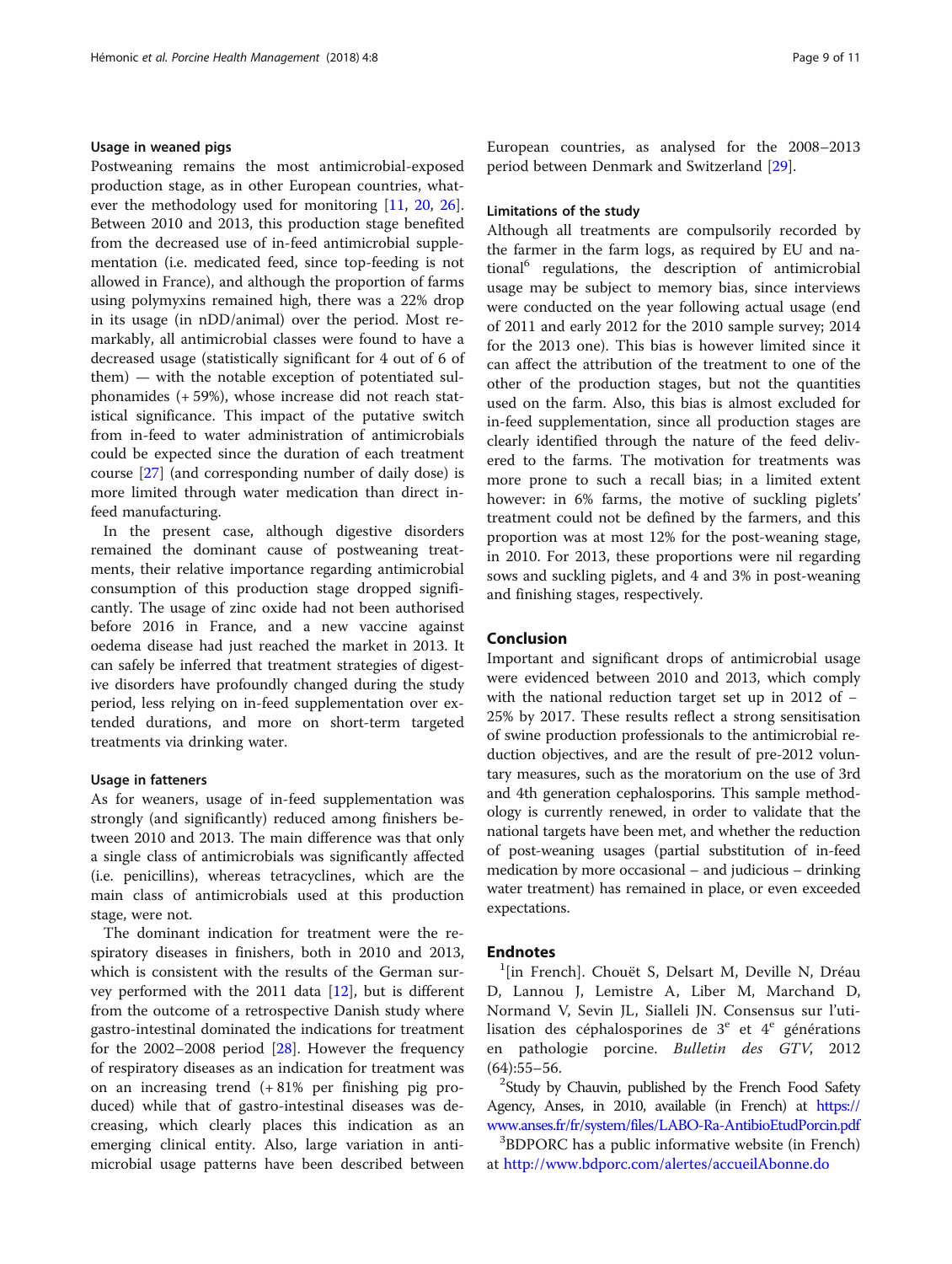<span id="page-9-0"></span>4 Most swine French farmers use a common performance data programme, developed, distributed and operated by IFIP. See at http://www.ifip.asso.fr/fr/resultatseconomiques-gttt-graphique.html (in French) <sup>5</sup>

<sup>5</sup>For more information on the Plan EcoAntibio 2017 (in English), see: [http://agriculture.gouv.fr/sites/minagri/](http://agriculture.gouv.fr/sites/minagri/files/documents/pdf/130208PlanABR-GB-2012-BD_cle8786a1.pdf) [files/documents/pdf/130208PlanABR-GB-2012-BD\\_cle87](http://agriculture.gouv.fr/sites/minagri/files/documents/pdf/130208PlanABR-GB-2012-BD_cle8786a1.pdf) [86a1.pdf](http://agriculture.gouv.fr/sites/minagri/files/documents/pdf/130208PlanABR-GB-2012-BD_cle8786a1.pdf) (32 pages document). At the time of submitting this manuscript, this target has been reached.

 ${}^{6}$ See French regulation: [https://www.legifrance.gouv.fr/affich](https://www.legifrance.gouv.fr/affichTexte.do?cidTexte=JORFTEXT000000583065) [Texte.do?cidTexte=JORFTEXT000000583065](https://www.legifrance.gouv.fr/affichTexte.do?cidTexte=JORFTEXT000000583065) (in French).

#### Abbreviations

ALEA: Animal Level of Exposure to Antimicrobials; ANMV: Agence Nationale du Médicament Vétérinaire (French Agency for Veterinary Medicinal Products); ANSES: Agence nationale de sécurité sanitaire de l'alimentation, de l'environnement et du travail (French Agency for Food, Environmental and Occupational Health & Safety); BDPORC: Base de Données professionnelles PORCine (French swine database of identification); CD: Course dose; DD: Daily dose; ESVAC: European Surveillance of Veterinary Antimicrobial Consumption; IFIP: Institut technique de recherche et de développement de la filière porcine (swine industry's French technical institute); INAPORC: Interprofession nationale porcine (French Interprofessional Pork Council); SPC: Summary of Product's Characteristics; VMP: Veterinary Medicinal Product

#### Acknowledgements

The authors are grateful to Anne Chevance and Gérard Moulin from Anses-ANMV for their support.

The French Working Group 'antimicrobials in the swine industry' was composed, at the time of the 2010 and 2013 farm sample studies, of: Philippe Le Coz, DVM and Jean-Luc Sévin, DVM for the National Society of the Technic Veterinary Groups (SNGTV), Mélanie Liber, DVM, for the Western France Porcine Veterinary Association (AVPO), Sylvie Chouët, DVM, Arlette Laval, DVM and Jeanne Dupuis, DVM for the French Branch of the International Pig Veterinary Society (AFMVP), Jeff Trébaol and Caroline Tailleur, for the National Swine Production Federation (FNP), Yves Da Ros, Philippe Amar, DVM and Valérie Bris, for the national Agricultural Cooperative Union (Coop de France), Patrick Gambade, DVM, Estelle Morgand and Bruno Toussaint for the National Feed Industry Union (SNIA), Nathalie Chatelier, DVM and Joseph Gérard, for the Gathering of Western France Meat Production Groups (UGPVB) and Roxane Rossel, DVM, for the Aquitaine interprofessional Swine association (INPAQ).

#### Funding

Inaporc funded the study.

### Availability of data and materials

The data that support the findings of this study are available from Ifip, but restrictions apply to the availability of these data, which were used under consent of anonymity from the farmers included in the samples and from the dispensing rights-holders. Data are however available from the authors upon reasonable request and with permission of Anne Hémonic (corresponding author).

#### Authors' contributions

Hémonic Anne, Chauvin Claire, Delzescaux Didier, Verliat Fabien, Corrégé Isabelle contributed to the study conception and design. Hémonic Anne and Corrégé Isabelle supervised data acquisition. Hémonic Anne, Chauvin Claire, Delzescaux Didier, Verliat Fabien, Corrégé Isabelle and the Working group contributed to interpretation of the data. Hémonic Anne and Chauvin Claire drafted and critically revised the manuscript. All authors read and approved the final manuscript.

#### Ethics approval and consent to participate

A consent form was completed by all the farmers prior to the enrolment in the samples.

#### Consent for publication

All authors consent to the publication of the present manuscript.

#### Competing interests

Delzescaux Didier and Verliat Fabien are employees from the sponsor.

## Publisher's Note

Springer Nature remains neutral with regard to jurisdictional claims in published maps and institutional affiliations.

#### Author details

<sup>1</sup>IFIP-Institut du porc, Domaine de la Motte au Vicomte, 35104, 35651 Le Rheu, BP, France. <sup>2</sup>Anses Laboratoire de Ploufragan-Plouzané, 53, 22440 Ploufragan, BP, France. <sup>3</sup>Inaporc, 149 rue de Bercy, 75595, 12 Paris Cedex, France.

#### Received: 21 November 2017 Accepted: 26 January 2018 Published online: 17 April 2018

#### References

- 1. FAO/OIE/WHO Tripartite Alliance. WHO, FAO, and OIE unite in the fight against Antimicrobial Resistance. 2010, 2 p. [http://www.oie.int/fileadmin/Home/eng/](http://www.oie.int/fileadmin/Home/eng/Media_Center/docs/pdf/FAO_OIE_WHO_AMRfactsheet.pdf) [Media\\_Center/docs/pdf/FAO\\_OIE\\_WHO\\_AMRfactsheet.pdf](http://www.oie.int/fileadmin/Home/eng/Media_Center/docs/pdf/FAO_OIE_WHO_AMRfactsheet.pdf)
- 2. OIE. Antimicrobial Resistance Fact sheet. 2015, 2 p. [http://www.oie.int/fileadmin/](http://www.oie.int/fileadmin/Home/eng/Media_Center/docs/pdf/Fact_sheets/ANTIBIO_EN.pdf) [Home/eng/Media\\_Center/docs/pdf/Fact\\_sheets/ANTIBIO\\_EN.pdf](http://www.oie.int/fileadmin/Home/eng/Media_Center/docs/pdf/Fact_sheets/ANTIBIO_EN.pdf)
- 3. European Medicines Agency. [Sales of veterinary antimicrobial agents in 29 EU/](http://www.ema.europa.eu/ema/pages/includes/document/open_document.jsp?webContentId=WC500175671) [EEA countries in 2014.](http://www.ema.europa.eu/ema/pages/includes/document/open_document.jsp?webContentId=WC500175671) 2016, 176 p. [http://www.ema.europa.eu/ema/pages/](http://www.ema.europa.eu/ema/pages/includes/document/open_document.jsp?webContentId=WC500214217) [includes/document/open\\_document.jsp?webContentId=WC500214217](http://www.ema.europa.eu/ema/pages/includes/document/open_document.jsp?webContentId=WC500214217)
- 4. Collineau L, Belloc C, Stärk KD, Hémonic A, Postma M, Dewulf J, Chauvin C. Guidance on the selection of appropriate indicators for quantification of antimicrobial usage in humans and animals. Zoonoses Public Health. 2017; 64(3):165–84.
- 5. Anses-ANMV. Sales survey of Veterinary Medicinal Products containing Antimicrobials in France– 2015. 2016, 105 p. [https://www.anses.fr/en/](https://www.anses.fr/en/system/files/ANMV-Ra-Antibiotiques2015EN.pdf) [system/files/ANMV-Ra-Antibiotiques2015EN.pdf](https://www.anses.fr/en/system/files/ANMV-Ra-Antibiotiques2015EN.pdf)
- 6. European Medicines Agency. Draft guidance on provision of data on antimicrobial use by animal species from national data collection systems. 2017, 36 p. [http://www.ema.europa.eu/docs/en\\_GB/document\\_library/](http://www.ema.europa.eu/docs/en_GB/document_library/Scientific_guideline/2017/03/WC500224492.pdf) [Scientific\\_guideline/2017/03/WC500224492.pdf](http://www.ema.europa.eu/docs/en_GB/document_library/Scientific_guideline/2017/03/WC500224492.pdf)
- 7. Chauvin C, Le Bouquin S, Sanders P. Use of antimicrobials in the pig, poultry and rabbit sectors in France –survey results. Bulletin Épidémiologique Santé Animale-Alimentation. 2012;53:12–5. [https://pro.anses.fr/bulletin-epidemiolo](https://pro.anses.fr/bulletin-epidemiologique/Documents//BEP-mg-BE53EN.pdf) [gique/Documents//BEP-mg-BE53EN.pdf](https://pro.anses.fr/bulletin-epidemiologique/Documents//BEP-mg-BE53EN.pdf)
- EMA. "Defined daily doses for animals (DDDvet) and defined course doses for animals (DCDvet)". EMA/224954/2016, 29 p. [http://www.ema.europa.eu/](http://www.ema.europa.eu/docs/en_GB/document_library/Other/2016/04/WC500205410.pdf) [docs/en\\_GB/document\\_library/Other/2016/04/WC500205410.pdf](http://www.ema.europa.eu/docs/en_GB/document_library/Other/2016/04/WC500205410.pdf)
- 9. Anses-ANMV. Sales survey of Veterinary Medicinal Products containing Antimicrobials in France – 2013. 2014, 78 p. [https://www.anses.fr/en/system/](https://www.anses.fr/en/system/files/ANMV-Ra-Antibiotiques2013EN.pdf) [files/ANMV-Ra-Antibiotiques2013EN.pdf](https://www.anses.fr/en/system/files/ANMV-Ra-Antibiotiques2013EN.pdf)
- 10. Anses-ANMV. Sales survey of Veterinary Medicinal Products containing Antimicrobials in France – 2010; volumes and estimated consumption of antimicrobials in animals. 2011, 56 p. [https://www.anses.fr/en/system/files/](https://www.anses.fr/en/system/files/ANMV-Ra-Antibiotiques2010EN.pdf) [ANMV-Ra-Antibiotiques2010EN.pdf](https://www.anses.fr/en/system/files/ANMV-Ra-Antibiotiques2010EN.pdf)
- 11. Carmo LP, Schüpbach-Regula G, Müntener C, Chevance A, Moulin G, Magouras I. Approaches for quantifying antimicrobial consumption per animal species based on national sales data: a Swiss example, 2006 to 2013. Euro Surveill. 2017;22(6):pii=30458. [http://eurosurveillance.org/images/](http://eurosurveillance.org/images/dynamic/EE/V22N06/art22710.pdf) [dynamic/EE/V22N06/art22710.pdf](http://eurosurveillance.org/images/dynamic/EE/V22N06/art22710.pdf)
- 12. van Rennings L, von Münchhausen C, Ottilie H, Hartmann M, Merle R, Honscha W, Käsbohrer A, Kreienbrock L. Cross-sectional study on antibiotic usage in pigs in Germany. PLoS One 2015;10(3): e0119114. http://journals. plos.org/plosone/article/file?id=[https://doi.org/10.1371/journal.pone.](http://dx.doi.org/10.1371/journal.pone.0119114&type=printable) [0119114&type=printable](http://dx.doi.org/10.1371/journal.pone.0119114&type=printable)
- 13. Corrégé I, Badouard B, Hémonic A. Medication costs in French pig farms: evolution and herd typology [in French]. Journées de la Recherche Porcine. 2014;46:147–52. [http://www.journees-recherche-porcine.com/texte/2014/](http://www.journees-recherche-porcine.com/texte/2014/sante/3S3.pdf) [sante/3S3.pdf](http://www.journees-recherche-porcine.com/texte/2014/sante/3S3.pdf)
- 14. Jensen V, de Knegt L, Andersen V, Wingstrand A. Temporal relationship between decrease in antimicrobial prescription for Danish pigs and the "yellow card" legal intervention directed at reduction of antimicrobial use. Prev Vet Med. 2014;117(3–4):554–64.
- 15. Kruse A, de Knegt L, Nielsen L, Alban L. No clear effect of initiating vaccination against common endemic infections on the amounts of prescribed antimicrobials for Danish weaner and finishing pigs during 2007-